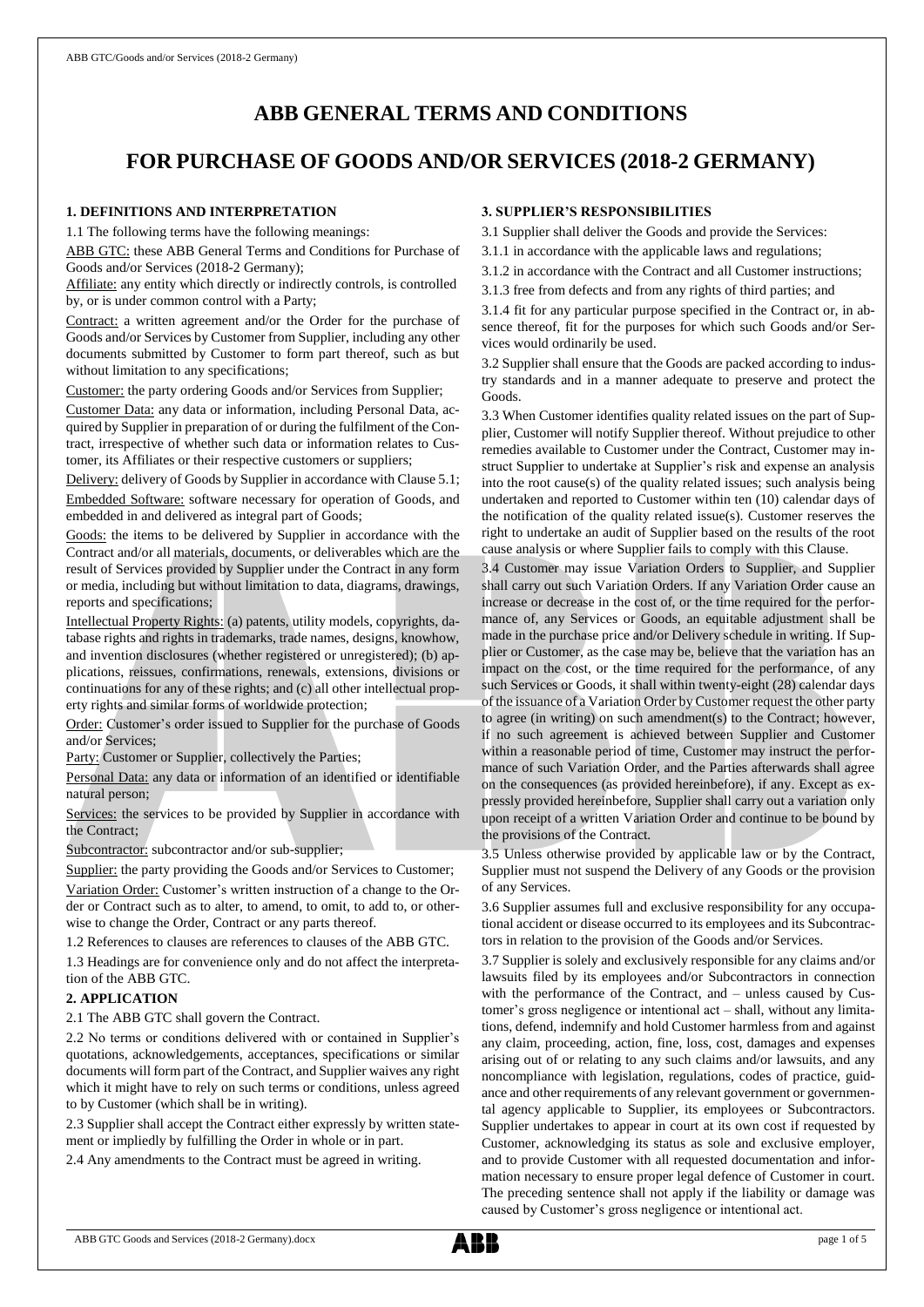3.8 Customer is authorized to make any payments due to Supplier's employees and Subcontractors providing Goods and/or Services under the Contract, in order to avoid lawsuits, liens or encumbrances. Such payments may be made through withholding Supplier's credits, offsetting or in any other way. Supplier shall provide any support requested by Customer with regard to such payments and indemnify Customer for any payments made.

#### **4. PAYMENT, INVOICING**

4.1 In consideration of the Goods delivered and/or the Services provided by Supplier in accordance with the Contract, Customer shall pay to Supplier the purchase price stated in the Contract provided the invoice fulfils the requirements defined in the Contract.

4.2 Supplier shall submit invoices in an auditable form, complying with applicable laws, generally accepted accounting principles and the specific Customer requirements, containing the following minimum information: Supplier name, address and reference person including contact details; invoice date; invoice number; Order number and Supplier number; address of Customer; quantity; specification of Goods and/or Services; price (total amount invoiced); currency; tax or VAT amount; tax or VAT number; Authorized Economic Operator and/or Approved Exporter Authorization number and/or other customs identification number, if applicable; payment terms as agreed.

4.3 Invoices must be sent to the billing address specified in the Contract.

4.4 Customer shall pay the invoice in accordance with the payment terms agreed in the Contract.

4.5 Customer will reimburse expenses only at cost and to the extent agreed in writing.

4.6 Services charged on the basis of hourly rates require written confirmation of Supplier's time sheets by Customer. Supplier shall submit such time sheets to Customer for confirmation as may be instructed by Customer but latest together with any related invoice. Confirmation of time sheets cannot be construed as acknowledgement of any claims. Customer is not obliged to pay invoices based on time sheets which are not confirmed by Customer in writing.

4.7 Customer reserves the right to set off or withhold payment for Goods and/or Services not provided in accordance with the Contract.

4.8 Supplier shall neither employ for the performance of the Contract any person who does not have the aliens' labor permit required, nor employ any Subcontractor or any hiring company for temporary workers (*"Verleiher von Leiharbeitnehmern"*) without prior written approval by Customer. Supplier shall obtain from any of its direct or indirect Subcontractors and from any hiring company in the contractual chain of companies (hereinafter collectively, but excluding Supplier: *"Employed Third Parties"*) a written commitment in line with the requirements in Clauses 4.8 and 4.9 (including, but not limited to, the obligation to impose the obligations on the additional Employed Third Parties) prior to the start of their performance under the Contract.

4.9 The following provisions shall apply to the extent that the German legislation concerning the delegation of employees (*Arbeitnehmerentsendegesetz*), the German legislation concerning the compliance with labor agreements (*Tariftreuegesetz*) and/or the German legislation concerning the payment of minimum wages (*Mindestlohngesetz*) is/are applicable (all hereinafter together: the *"Special Labor Laws"*): (i) Supplier undertakes to comply with the Special Labor Laws and to procure compliance therewith by Employed Third Parties; (ii) Supplier shall indemnify and hold Customer harmless from and against any liability or obligation of Customer towards third parties for Supplier's or Employed Third Parties' breach of any of the Special Labor Laws, including without limitation any administrative fines, fees and cost, save as where Customer has acted intentionally; (iii) in case of Supplier's or Employed Third Parties' non-compliance with any Special Labor Laws, Customer shall be entitled to rescind the Contract or to terminate the Contract with immediate effect; and (iv) in case Customer reasonably suspects that Supplier or any Employed Third Party has breached any Special Labor Laws, Supplier shall prove by appropriate means

compliance with such laws. "Appropriate means" shall include without limitation: inspection of payrolls on wages and salaries or time accounts (in pseudonymized form) or submission of comparably meaningful documents evidencing compliance with the Special Labor Laws.

## **5. DELIVERY, PERFORMANCE OF SERVICES**

5.1 Unless agreed otherwise in the Contract, the Goods shall be delivered in accordance with INCOTERMS 2010 FCA, to the place defined in the Contract or, if no such place has been defined, to Customer's place of business.

5.2 The Services shall be provided at the place specified in the Contract or, if no such place has been specified, at Customer's place of business. 5.3 Supplier shall provide no later than at the time of acceptance of the Contract the following minimum information: number of packages and contents, the customs tariff numbers of the country of consignment, and the countries of origin for all Goods; EU supplier´s declaration or other documents for proof of preferential origin, if a free trade agreement or a GSP preferential regulation by the EU in favour of Supplier's country can be used. For controlled Goods, the relevant national export control numbers must be indicated and, if the Goods and/or Services are subject to U.S. export regulations, the U.S. Export Control Classification Numbers (ECCN) or classification numbers of the International Traffic in Arms Regulations (ITAR) must be specified. EU supplier's declaration or other documents for proof of preferential origin as well as conformity declarations and marks of the country of consignment or destination are to be submitted without being requested; certificates of origin upon request. Supplier shall state the Order number on all invoices (in particular but not limited to commercial, pro forma or customs invoices). Supplier shall not deploy nor subcontract persons or Subcontractors which are listed in actual sanction lists of following regulations:

(EG) No. 2580/2001 Terrorism;

(EG) No. 881/2002 Al-Qaida;

(EU) No. 753/2011 Afghanistan;

- Embargo Regulations of EU.

5.4 The Goods shall be delivered, and Services shall be provided, during Customer's business hours unless otherwise requested, or agreed to, by Customer.

5.5 Upon Delivery, Supplier (or its appointed carrier) shall provide Customer a delivery note and any other required export and import documents mentioned in Clause 5.3 which do not have to be provided already at the time of acceptance of the Contract. If Customer has approved partial delivery or where Supplier intends to have a partial Delivery and such partial Delivery reasonably should be accepted by Customer, such delivery note shall also include the outstanding balance.

5.6 Ownership of the Goods passes to Customer at Delivery. To the extent that the Goods contain Embedded Software, ownership of such Embedded Software will not passto Customer, but Supplier shall grant, or – as applicable – shall procure that the third party owner grants, Customer and all users a worldwide, irrevocable, perpetual, transferable, non-exclusive, royalty-free right to use the Embedded Software as integral part of such Goods and/or for servicing either of them.

#### **6. ACCEPTANCE**

6.1 Any obligation or duty of Customer to inspect the Goods shall be limited to the inspection without undue delay whether such Goods meet the ordered quantity and type and whether externally visible defects or damages resulting from transport exist. In case as per applicable law Customer is obliged, or is under the duty, to inform Supplier of defects, Customer shall be entitled to do so (i) in case of latent defects within two weeks and (ii) in case of other defects within one week, upon the time of detection of the defect by Customer. The preceding provision shall apply accordingly in view of Services. The provisions of Clause 6.1 shall not affect any applicable provision exempting Customer to a broader extent from such obligations or duties.

6.2 The Services shall require acceptance by Customer. The Parties may agree also for other cases on a certain acceptance procedure, in which case acceptance will be subject to Customer's written acceptance

ABB GTC Goods and Services (2018-2 Germany).docx page 2 of 5

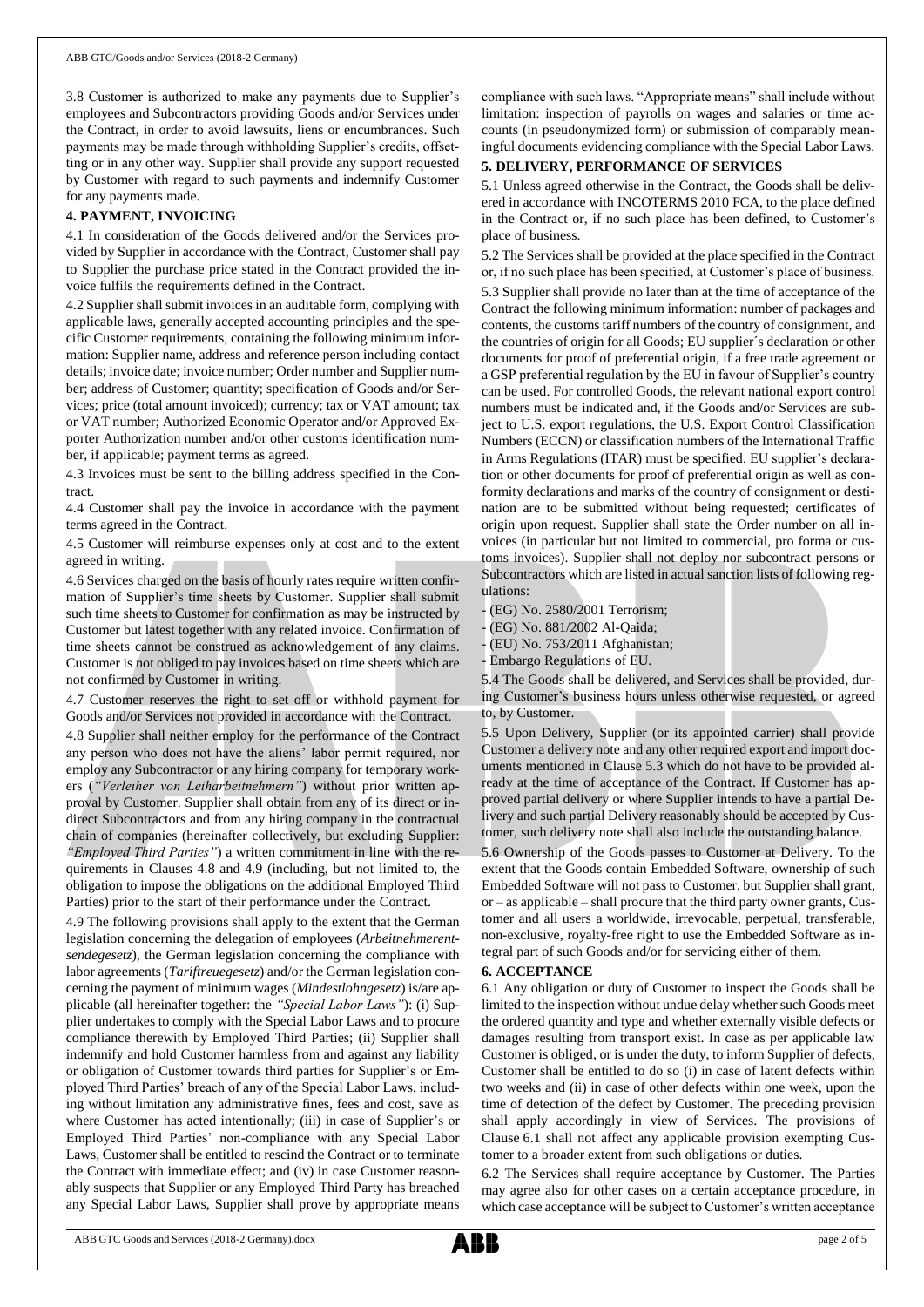statement. Supplier shall inform Customer in writing within a reasonable time period in advance when the Goods and/or Services are ready for acceptance.

6.3 Customer may enforce any remedy defined in the Contract for any rejected Goods or Services.

#### **7. DELAY**

If Supplier fails to deliver the Goods or to provide the Services in accordance with the agreed date(s), Customer may:

7.1 terminate or rescind the Contract in whole or in part with Clauses 8.4.5 through 8.7 being applicable;

7.2 refuse to accept any subsequent delivery of the Goods or provision of the Services;

7.3 recover from Supplier any expenses reasonably incurred by Customer in obtaining the Goods and/or Services in substitution from another supplier;

7.4 claim (in addition to the penalty under Clause 7.5, if any) for any (exceeding) additional costs, losses or damages incurred whatsoever by Customer which are reasonably attributable to Supplier's failure to comply with the agreed date(s); and/or

7.5 claim the penalty for Supplier's default with the date(s) as agreed in the Contract. The penalty shall be payable at a rate specified in the Contract. Supplier shall pay the penalty upon written demand or upon receipt of an invoice from Customer. The agreed penalty shall not affect Customer's claim for damages whatsoever nor shall the payment of such penalty relieve Supplier from any of its obligations and liabilities under the Contract. Customer shall be entitled to reserve the right to assert the penalty up to the time of final payment.

However, in case the applicable law requests Customer prior to enforcement of such remedies to grant a grace period to Supplier, the rights and claims as per Clauses 7.1 and 7.2 shall only apply after Customer has set such grace period to Supplier and Supplier has not delivered or performed, as the case may be, within such period.

#### **8. WARRANTY AND REMEDIES**

8.1 Supplier warrants that the Goods and/or Services comply with the Contract, including but without limitation to Supplier's responsibilities as defined in Clause 3.1.

8.2 Supplier warrants that the Goods are new and unused at the date of Delivery and remain free from defects during the warranty period.

8.3 The warranty period is twenty four (24) months from Delivery and in case of Services: from complete performance thereof.

8.4 In case of breach of any warranty which is not remedied within forty eight (48) hours from Customer's notification or such longer or shorter period reasonably to be granted by Customer in view of the circumstances involved, or in other cases where the applicable law waives the requirement to set a time period (grace period) for remedy, Customer is entitled to enforce any or more of the following remedies at its discretion and at Supplier's expense:

8.4.1 to give Supplier another opportunity to carry out any additional work necessary to ensure that the Contract is fulfilled, and/or to obtain prompt repair or replacement of the defective Goods and/or Services;

8.4.2 to carry out (or to instruct a third party to carry out) any additional work necessary to make the Goods and/or Services comply with the Contract;

8.4.3 to refuse any further Goods and/or Services;

8.4.4 to claim such damages as may have been sustained by Customer as a result of Supplier's breach of the Contract;

8.4.5 to terminate or rescind the Contract; in such event of termination Customer has no obligation to compensate or further pay Supplier, and, in such event of rescission, Supplier shall pay back to Customer any remuneration received from Customer for the Goods and/or Services and take back the Goods at Supplier's own cost and risk.

8.5 The remedies as per Clauses 8.4 shall be at Supplier's own expense (including, without limitation, costs of transportation, disassembly) and risk.

8.6 In case of a breach of any warranty, the warranty period shall be extended by a time period which is equal to the time period for the performance of the remedial work by Supplier. For all other parts of the Goods or Services which cannot be used for the intended purpose as a result of a defect or damage, the same warranty extension shall apply. Any other provisions leading to an extension, starting anew or halt of the warranty period shall remain unaffected.

8.7 The rights and remedies available to Customer under the Contract are cumulative and are not exclusive of any rights or remedies available in view of defects whatsoever.

#### **9. INTELLECTUAL PROPERTY RIGHTS**

9.1 Without prejudice to Clause 9.2, Supplier hereby grants Customer, or undertakes to procure that Customer is granted, a worldwide, irrevocable, transferable, non-exclusive, royalty-free license to use the Intellectual Property Rights in the Goods, including Embedded Software, if any, or other software to be provided to under the Contract, if any.

9.2 Supplier herewith assigns to Customer full ownership rights in any Intellectual Property Rights in Goods resulting from the Services. Supplier further agrees, upon Customer's request and at its cost, to take all further steps necessary to perfect Customer's ownership to the Intellectual Property Rights.

9.3 Intellectual Property Rights in any Goods created by or licensed to Supplier prior or outside a Contract (Pre-Existing IPR) will remain vested in Supplier (or the third party owner). To the extent that Pre-Existing IPR are embedded in any Goods resulting from the Services, Supplier grants, or undertakes to procure that the third party owner grants, Customer a worldwide, irrevocable, transferable, non-exclusive, royalty-free license to use the Pre-Existing IPR as part of such Goods, including the right to improve, develop, market, distribute, sublicense or otherwise use such Pre-Existing IPR.

9.4 Supplier must specify in writing and prior to Delivery all open source software contained in or used by Embedded Software, if any, and request Customer's written approval. Supplier agrees to replace at its own cost any open source software components rejected by Customer with software of at least the same quality and functionality. Supplier shall indemnify and hold Customer harmless from and against all third party claims in view of the use of open source software in the Goods or Services.

9.5 If any claim is made against Customer that the Goods and/or Services infringe a third party's Intellectual Property Rights, Supplier shall at its cost, but at Customer's discretion (i) procure for Customer and Customer's clients, as the case may be, the right to continue using the Goods and/or Services; (ii) modify the Goods and/or Services so they cease to be infringing; or (iii) replace the Goods and/or Services by non-infringing equivalents. Otherwise, Customer is entitled to terminate the Contract and to reclaim all sums which it has paid to Supplier thereunder.

#### **10. COMPLIANCE, INTEGRITY**

10.1 Supplier shall provide the Goods and/or Services in compliance with all relevant laws, regulations, and codes of practice.

10.2 Supplier and its Subcontractors must comply with the "ABB List of Prohibited and Restricted Substances" available under **[www.abb.com](http://www.abb.com/) – Supplying – Material Compliance/Conflict Minerals and Hazardous Substan**ces – **[ABB List of Prohibited and Re](http://search.abb.com/library/Download.aspx?DocumentID=9AKK105713A6396&LanguageCode=en&DocumentPartId=&Action=Launch)[stricted Substances](http://search.abb.com/library/Download.aspx?DocumentID=9AKK105713A6396&LanguageCode=en&DocumentPartId=&Action=Launch)** and report to Customer the substances contained in the Goods. Supplier must also comply with the reporting and other requirements regarding Conflict Minerals made available under **[www.abb.com](http://www.abb.com/) – Supplying – Material Compliance/Conflict Minerals and Hazardous Substances – ABB Policy and Supplier Requirements** or otherwise and shall provide Customer with documents, certificates and statements as requested. Any statement made by Supplier to Customer (whether directly or indirectly) with regard to materials used for or in connection with the Goods and/or Services will be deemed to be a representation under the Contract.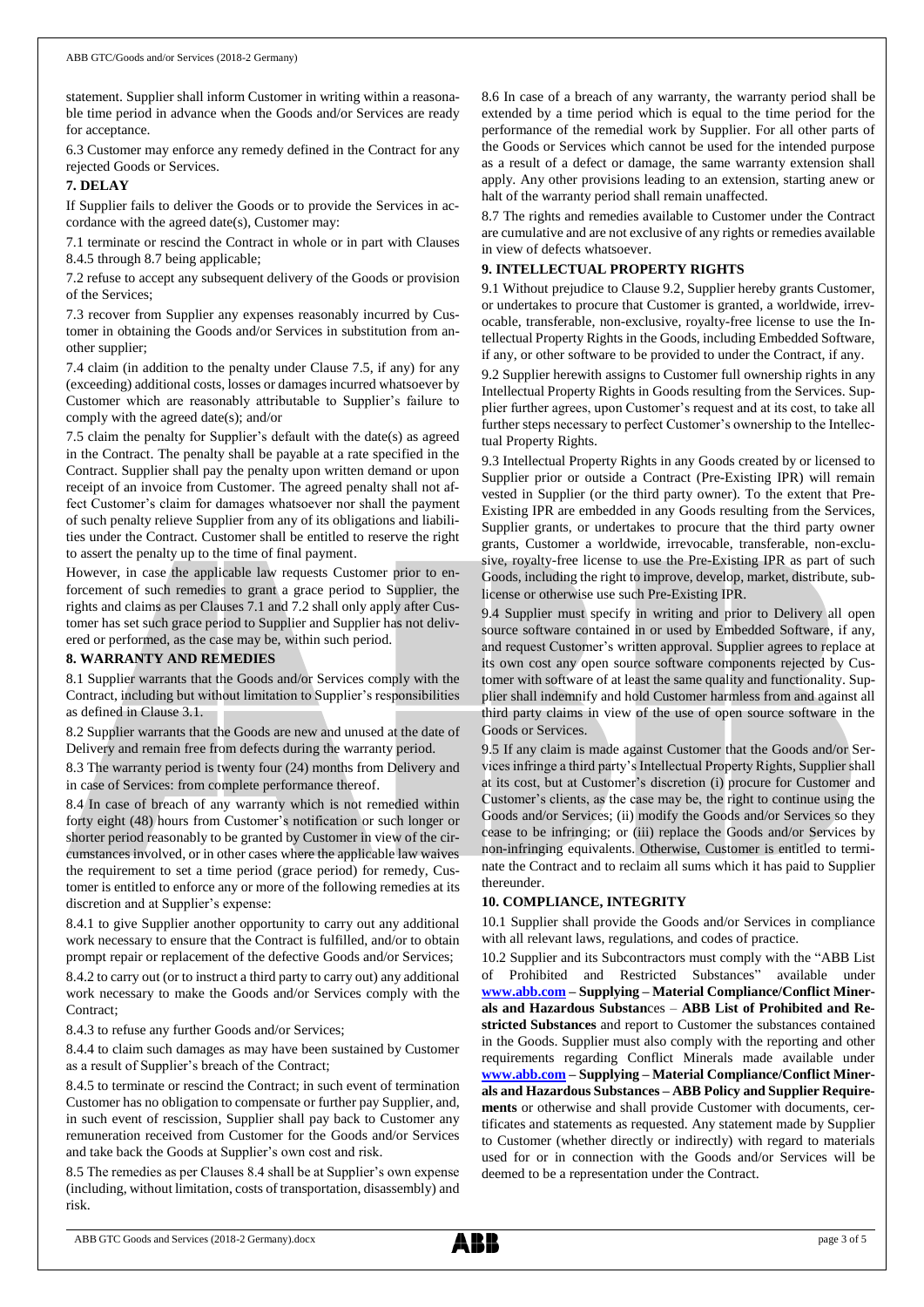10.3 Supplier represents and warrants that it is and will remain fully compliant with all applicable trade and customs laws, regulations, instructions, and policies, including, but not limited to, satisfying all necessary clearance requirements, proofs of origin, export and import licenses and exemptions from, and making all proper filings with appropriate governmental bodies and/or disclosures relating to the provision of services, the release or transfer of goods, hardware, software and technology.

10.4 No material or equipment included in or used for the Goods and/or Services must originate from any company or country listed in any relevant embargo issued by the authority in the country where the Goods and/or Services will be used or an authority otherwise having influence over the equipment and material forming part of the Goods and/or Services. If any of the Goods and/or Services are or will be subject to export restrictions, it is Supplier's responsibility to promptly inform Customer in writing of the particulars of such restrictions.

10.5 Both Parties warrant that each will not, directly or indirectly, and that each has no knowledge that other persons will, directly or indirectly, make any payment, gift or other commitment to its customers, to government officials or to agents, directors and employees of each Party, or any other party in a manner contrary to applicable laws (including but not limited to the U. S. Foreign Corrupt Practices Act, the UK Bribery Act 2010 and, where applicable, legislation enacted by member states and signatories implementing the OECD Convention Combating Bribery of Foreign Officials), and shall comply with all relevant laws, regulations, ordinances and rules regarding bribery and corruption. Nothing in the Contract will render either Party or any of its Affiliates liable to reimburse the other for any such consideration given or promised.

10.6 Supplier herewith acknowledges and confirms that Supplier has received a copy of ABB's Code of Conduct and ABB's Supplier Code of Conduct or has been provided information on how to access both ABB Codes of Conduct online under **[www.abb.com/Integrity](http://www.abb.com/Integrity)**. Supplier agrees to perform its contractual obligations in accordance with both ABB Codes of Conduct.

10.7 ABB has established reporting channels where Supplier and its employees may report suspected violations of applicable laws, policies or standards of conduct: Web portal: **[www.abb.com/Integrity](http://www.abb.com/Integrity) – Reporting Channels**; contact details specified on this Web portal.

10.8 Any violation of an obligation contained in this Clause 10 is a material breach of the Contract. Either Party's material breach shall entitle the other Party to terminate the Contract with immediate effect and without prejudice to any further rights or remedies available thereunder or at law. Notwithstanding anything to the contrary in the Contract, Supplier shall, without any limitations, indemnify and hold harmless Customer for all liabilities, damages, cost or expenses incurred as a result of any such violation and termination of the Contract, or arising from export restrictions concealed by Supplier.

## **11. CONFIDENTIALITY, DATA SECURITY, DATA PROTECTION**

11.1 Supplier shall keep in strict confidence all Customer Data. This shall apply whether such data are received before or after acceptance of the Contract. Supplier shall restrict disclosure of such confidential material to such of its employees, agents or Subcontractors or other third parties as need to know the same for the purpose of the provision of the Goods and/or Services to Customer. Supplier shall ensure that such employees, agents, Subcontractors or other third parties are subject to and comply with the same obligations of confidentiality as applicable to Supplier and will be liable for any unauthorized disclosures. 11.2 Supplier shall apply appropriate safeguards, adequate to the type of Customer Data to be protected, against the unauthorised access or disclosure of such data and protect such Customer Data in accordance with the generally accepted standards of protection in the related industry, or in the same manner and to the same degree that it protects its own confidential and proprietary information – whichever standard is higher. Supplier may disclose confidential information to Permitted

Additional Recipients (which means Supplier's authorised representatives, including auditors, counsels, consultants and advisors) provided always that (i) such information is disclosed on a strict need-to-know basis, and (ii) such Permitted Additional Recipients sign with Supplier a confidentiality agreement with terms substantially similar hereto or, where applicable, are required to comply with codes of professional conduct ensuring confidentiality of such information. Supplier shall comply with, and ensure that the Permitted Additional Recipients comply with, any security procedure, policy or standard provided to Supplier by Customer or any of its Affiliates from time to time, and in particular with the ABB Cyber Security Requirements for Suppliers as made available under **[www.abb.com](http://www.abb.com/) – Supplying – Cybersecurity**, or as otherwise set out in the Contract.

11.3 Supplier must not (i) use Customer Data for any other purposes than for providing the Goods and/or Services, or (ii) reproduce the Customer Data in whole or in part in any form except as may be required by the Contract,, or (iii) disclose Customer Data to any third party, except to Permitted Additional Recipients or with the prior written consent of Customer.

11.4 Supplier shall install and update at its own cost adequate virus protection software and operating system security patches for all computers and software utilized in connection with providing the Goods and/or Services.

11.5 Supplier shall inform Customer without undue delay about suspicion of breaches of data security or other serious incidents or irregularities regarding any Customer Data.

11.6 Supplier agrees that Customer may provide any information received from Supplier to Affiliates of Customer and to third parties.

11.7 Protection of Personal Data

11.7.1 If Customer discloses Personal Data to Supplier, Supplier shall comply with all applicable data protection laws and regulations.

11.7.2 Supplier shall apply appropriate physical, technical and organizational measures to ensure a level of security of Personal Data appropriate to the respective risk and the ability to ensure the ongoing confidentiality, integrity, availability and resilience of processing systems and services.

11.7.3 Supplier agrees that it will not withhold or delay its consent to any changes to this Clause 11 which in Customer's or its Affiliates' reasonable opinion are required to be made in order to comply with applicable data protection laws and regulations and/or with guidelines and advice from any competent supervisory authority, and agrees to implement any such changes at no additional cost to Customer.

11.7.4 Supplier acknowledges that the processing of Personal Data in accordance with the Contract may require the conclusion of additional data processing or data protection agreements with Customer or its Affiliates. To the extent such additional agreements are not initially concluded as part of the Contract, Supplier, its relevant Affiliates or subcontractors shall upon Customer's request without undue delay enter into any such agreement(s), as designated by Customer and as required by mandatory law or a competent data protection or other competent authority.

## **12. LIABILITY AND INDEMNITY**

12.1 Without prejudice to applicable mandatory law, Supplier shall, without any limitations, indemnify and hold harmless Customer for all liabilities, damages, cost, losses or expenses incurred by Customer as a result of Supplier's breach of the Contract, to the extent that the respective liabilities, damages, cost, losses or expenses were caused by or arise from culpable acts or omissions of Supplier, unless caused by Customer's gross negligence or intentional act. Supplier shall, without any limitations, indemnify and hold harmless Customer for any claim made by a third party against Customer in connection with the Goods and/or Services, including but without limitation to claims that such Goods and/or Services infringe a third party's Intellectual Property Rights, due to Supplier's breach of the Contract. Upon Customer's request Supplier shall defend Customer against any such third party claims.

ABB GTC Goods and Services (2018-2 Germany).docx page 4 of 5